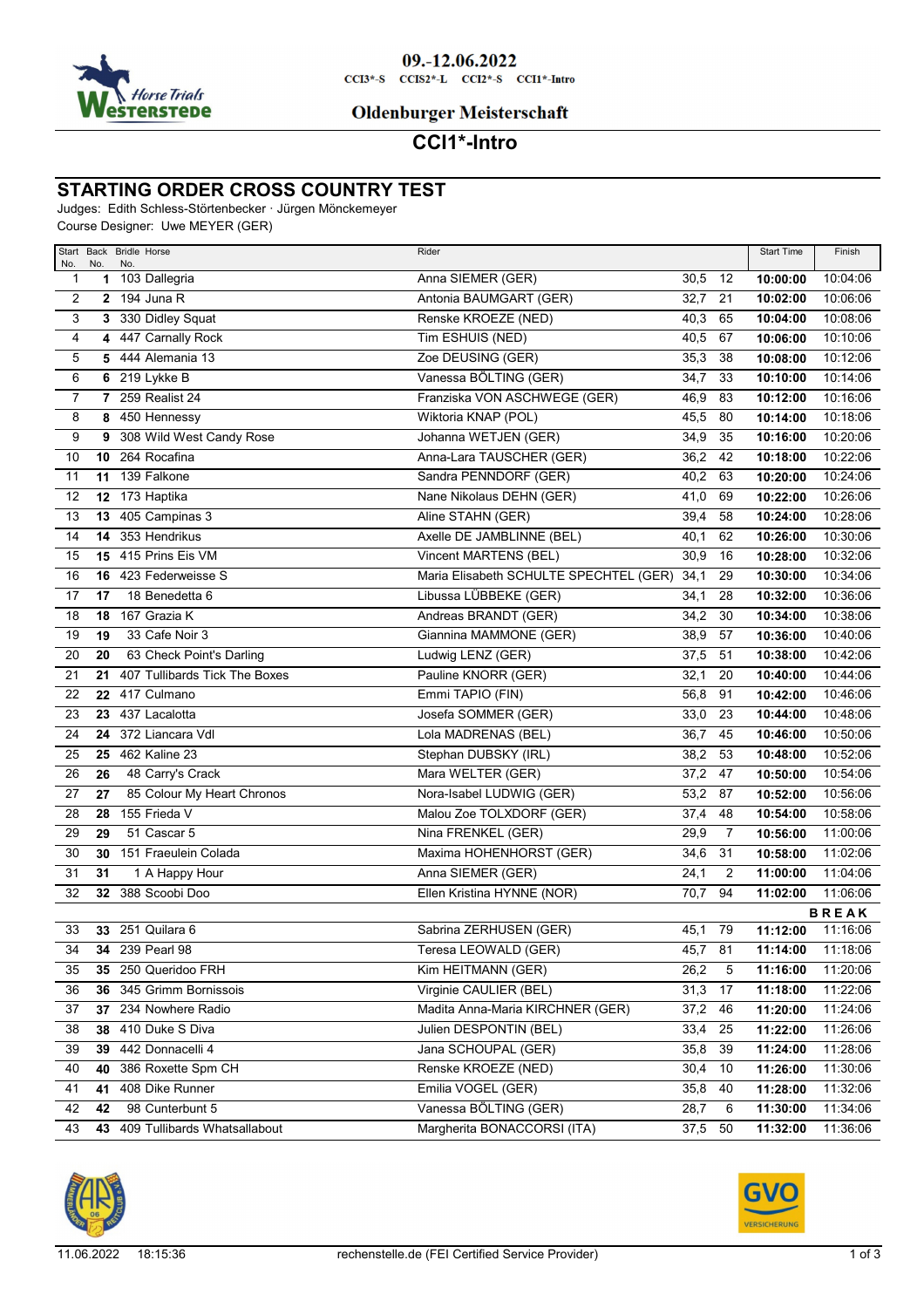

## **Oldenburger Meisterschaft**

# **CCI1\*-Intro**

### **STARTING ORDER CROSS COUNTRY TEST**

Judges: Edith Schless-Störtenbecker · Jürgen Mönckemeyer

Course Designer: Uwe MEYER (GER)

| No.             | No. | Start Back Bridle Horse<br>No.             | Rider                           |         |              | <b>Start Time</b> | Finish       |
|-----------------|-----|--------------------------------------------|---------------------------------|---------|--------------|-------------------|--------------|
| 44              | 44  | 297 Tullibards Knight Of The Night         | Jelte Merit MEYER (GER)         | 50,4    | 86           | 11:34:00          | 11:38:06     |
| 45              | 45  | 57 Catwalker                               | Stella Maria STÖHR (GER)        | 33,8    | 27           | 11:36:00          | 11:40:06     |
| 46              | 46  | 89 Coopi Neuseriem                         | Etta GLANZER-REENTS (GER)       | 33,4    | 24           | 11:38:00          | 11:42:06     |
| 47              | 47  | 23 BGS Captain Morgan                      | Ferdinand VOGLER (GER)          | 38,6    | 55           | 11:40:00          | 11:44:06     |
| 48              | 48  | 312 Albert V                               | Ted VELANDER (SWE)              | 38,7    | 56           | 11:42:00          | 11:46:06     |
| 49              | 49  | 326 Cracks Cajsa                           | Mikko MOISALA (FIN)             | 55,4    | 90           | 11:44:00          | 11:48:06     |
| 50              | 50  | 418 Louk                                   | Faraz KHAN (IND)                | 49,9    | 85           | 11:46:00          | 11:50:06     |
| 51              | 51  | 42 Caprice Encore                          | Marlene MATZ (GER)              | 43,9    | 75           | 11:48:00          | 11:52:06     |
| 52              |     | 52 163 Goofalixx                           | Donata-Viktoria BECHSTEIN (GER) | 34,8    | 34           | 11:50:00          | 11:54:06     |
| 53              | 53  | 303 Valkato G                              | Bjarne FISCHER (GER)            | 36,6    | 43           | 11:52:00          | 11:56:06     |
| 54              | 54  | 65 Chilli Day 2                            | Marie-Louise SCHLOTTAU (GER)    | 36,1    | 41           | 11:54:00          | 11:58:06     |
| 55              | 55  | 134 Escothan                               | Nicole BLESS (GER)              | 55,3    | 89           | 11:56:00          | 12:00:06     |
| 56              |     | 56 122 Duke's Black Daimond                | Karsten JASPERS (GER)           | 44,6    | 77           | 11:58:00          | 12:02:06     |
| 57              |     | 57 157 Gangster K                          | Kristin WIEMANN (GER)           | 57,0    | 92           | 12:00:00          | 12:04:06     |
| 58              | 58  | 384 QC Rock And Roll                       | Max THUAL (BEL)                 | 41,2    | 70           | 12:02:00          | 12:06:06     |
| 59              |     | 59 279 Sf Star Dancer                      | Dorothea FELD (GER)             | 31,4    | 19           | 12:04:00          | 12:08:06     |
| 60              |     | 60 242 Pirate Smile                        | Anna SIEMER (GER)               | 30,6    | 13           | 12:06:00          | 12:10:06     |
| 61              | 61  | 97 Cuinn 4                                 | Nora HERRMANN (GER)             | 40,5    | 66           | 12:08:00          | 12:12:06     |
| 62              |     | 62 448 Dukershoeve Perfect For Me          | Loïs JOOSSE (NED)               | 44,6    | 76           | 12:10:00          | 12:14:06     |
| 63              |     | 63 179 Hj Riley Star                       | Valentina CHRISTOU (GER)        | 58,5    | 93           | 12:12:00          | 12:16:06     |
| 64              |     | 64 299 Uncle Sam 31                        | Cindy ROHST (GER)               | 43,7    | 73           | 12:14:00          | 12:18:06     |
|                 |     |                                            |                                 |         |              |                   | <b>BREAK</b> |
| 65              |     | 65 464 Carismo 22                          | Smilla Lou RAKOW (GER)          | 35,3    | 37           | 12:24:00          | 12:28:06     |
| 66              |     | 66 416 Koh-I-Noor                          | Giel VANHOUCHE (BEL)            | 32,8    | 22           | 12:26:00          | 12:30:06     |
| 67              |     | 67 129 Ella M                              | Tabea-Marie MEINERS (GER)       | 41,3    | 71           | 12:28:00          | 12:32:06     |
| 68              | 68  | 136 Evette                                 | Katharina KOPP (GER)            | 40,9    | 68           | 12:30:00          | 12:34:06     |
| 69              | 69  | 62 Chavarie                                | Katharina DANNEGGER (GER)       | 39,7    | 59           | 12:32:00          | 12:36:06     |
| 70              | 70  | 166 Grantstown Real Deal                   | Tabea KNÜPPEL (GER)             | 39,9    | 61           | 12:34:00          | 12:38:06     |
| 71              |     | <b>71 433 Idle Eric</b>                    | Tim ESHUIS (NED)                | 43,7    | 74           | 12:36:00          | 12:40:06     |
| 72              |     | 72 309 Wild West Clary                     | Johanna WETJEN (GER)            | 30,6    | 14           | 12:38:00          | 12:42:06     |
| 73              |     | 73 148 Follow Me                           | Anton GERLACH (GER)             | 46,2    | 82           | 12:40:00          | 12:44:06     |
| 74              |     | 74 108 Daylight P 3                        | Sandra PENNDORF (GER)           | 38,6    | 54           | 12:42:00          | 12:46:06     |
| 75              |     | 75 445 Chilli Supreme                      | Katharina ATERLEY (GER)         | 30,3    | 9            | 12:44:00          | 12:48:06     |
| 76              |     | 76 465 Kon-Tiki Quality Z                  | Vincent MARTENS (BEL)           | 22,5    | $\mathbf{1}$ | 12:46:00          | 12:50:06     |
| $\overline{77}$ |     | 77 198 Koenigswinter 2                     | Katharina GRUPEN (GER)          | 49,1    | 84           | 12:48:00          | 12:52:06     |
| 78              | 78  | 404 Clear Thing                            | Aline STAHN (GER)               | 25,4    | 4            | 12:50:00          | 12:54:06     |
| 79              | 79  | 324 Corminjo                               | Leslie HOLENSTEIN (SUI)         | 53,8    | 88           | 12:52:00          | 12:56:06     |
| 80              | 80  | 61 Charly Brown K 3                        | Dr. Maximilian SPONAGEL (GER)   | 37,4    | 49           | 12:54:00          | 12:58:06     |
| 81              | 81  | 203 Lasina                                 | Neel Friedrich DEHN (GER)       | 39,9    | 60           | 12:56:00          | 13:00:06     |
| 82              | 82  | 435 Wernisaz M                             | Carina KOCH (GER)               | 33,8    | 26           | 12:58:00          | 13:02:06     |
| 83              | 83  | 438 Abisko 11                              | Josefa SOMMER (GER)             | 35,0    | 36           | 13:00:00          | 13:04:06     |
| 84              | 84  | 131 Emigrant M                             | Marleen SCHREIBER (GER)         | 34,7    | 32           | 13:02:00          | 13:06:06     |
| 85              | 85  | 368 Korella vd Watermolen                  | Renske KROEZE (NED)             | 36,6    | 44           | 13:04:00          | 13:08:06     |
| 86              | 86  | 143 FBW Duke's Highlight vom Schwalbenrain | Leonard BRÜSSAU (GER)           | 40,3    | 64           | 13:06:00          | 13:10:06     |
| 87              | 87  | 35 Call Me S                               | Vanessa BÖLTING (GER)           | 30,7 15 |              | 13:08:00          | 13:12:06     |